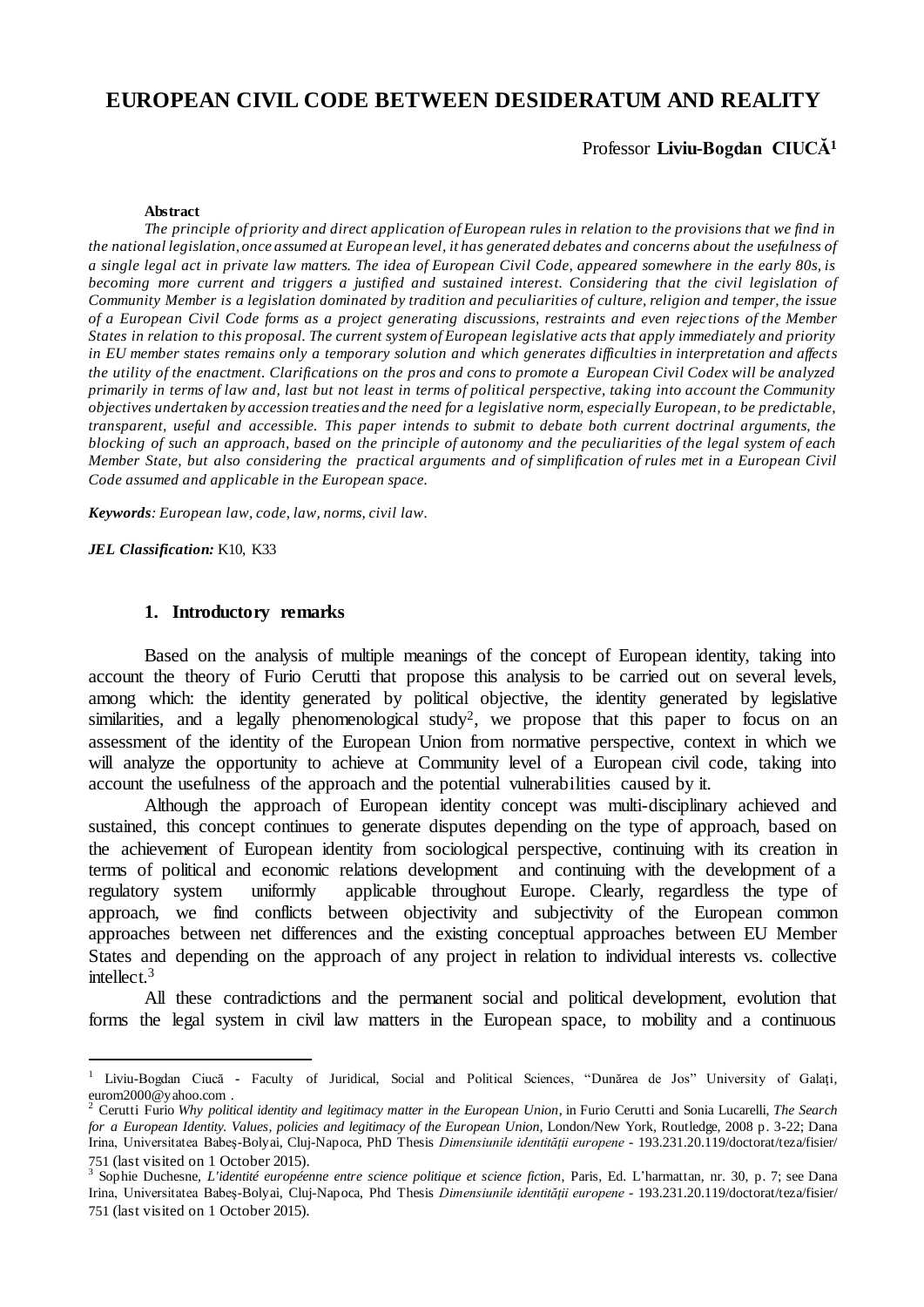reference to social realities, creates additional difficulties in achieving a European Civil Code and a unique identity from the perspective of private law legislation in this space.

The Commission communication on European Contract Law<sup>4</sup> represents the moment of launching some sustained actions by public consultation which were designed to identify the differences in regulatory approaches of Community Member in civil law generally and mainly in their commercial and contractual matters. If in European commercial law matter, the unifying legislative steps were sustained and constantly existing a strong and permanent pressure from the economic environment, pressures which had as objective that European citizens to take full advantage of the Community market, in respect of a European Civil Code built in a monistic conception, containing rules of private law to consider the rights and duties of citizens even before they are born and after their death, the project is proving to be a more difficult endeavor.

# **2. Issues raised by the scope of the European Civil Code**

Starting from the national civil law, respectively the national civil codes are different in terms of states that have adopted the monistic version of it, in comparison with other states and taking into account the different legal systems even within the community area, rises the legitimate question "which should be the scope of this European instrument?". This general question challenges doctrinarians in matter of civil law to rule on a series of subsequent questions, such as: should European Civil Code regulate relations only between private individuals, between natural persons, between natural persons and legal entities of private law, or will be regulated also some reports between natural person or legal person of private law and state institutions that have competence in matters affecting their private law.

Being a European instrument, should cover both cross-border and domestic relations. It should in the context of a European Civil Code to be delineated and approached distinctly between those two categories of reports, respectively cross-border and domestic.

Based on the Commission's Green Paper on policy options towards a European Contract Law for consumers and business<sup>5</sup>, material content of the European Civil Code should relatively restrictive represent the scope to be limited to definitions, procedures and contractual obligations or could address as it would be natural for a broad interpretation of this area, namely focusing on topics such as acquisition and loss of ownership, warranties, restitutions, tort liabilities, inheritances as well as regulations relating family law.

The debates on the topic of European Civil Code started as specified in this material from the '80s, consultation generated during the period 07.07.2010 and 31.01.2011 and published on the website of the Commission<sup>6</sup> and political or scientific public positions or institutions with expertise in matters, which were formulated in the subsequent period and currently, starts a current sustained in favor of a European civil of monistic conception with regulation of an area as wide and comprehensive in matters of private law.

### **3. Some comments on initiatives to achieve the European Civil Code**

Staring with the private initiatives and taking into account the resolutions of the European Parliament on this topic, we notice a constant concern which over time was strengthened, becoming a potential issue that could be assumed as a common strategy of the European states. In this context we recall the common approach of the European Commission and of Christian von Bar started in 1999 by a study conducted with U. Dobnig and J. Basedow endeavor reunited under the authority of "Foundations for a European Civil Code"<sup>7</sup>. This first step reminded by us, was noted because of

l

<sup>4</sup> COM(2001) 398 final (11.07.2001).

<sup>5</sup> COOM(2010) 348 final, Bruxelles 1.07.2010.

<sup>6</sup> ec.europa.eu/yourvoice

 $7$  From Max Planck, "Institute for foreign and international private law", Hamburg.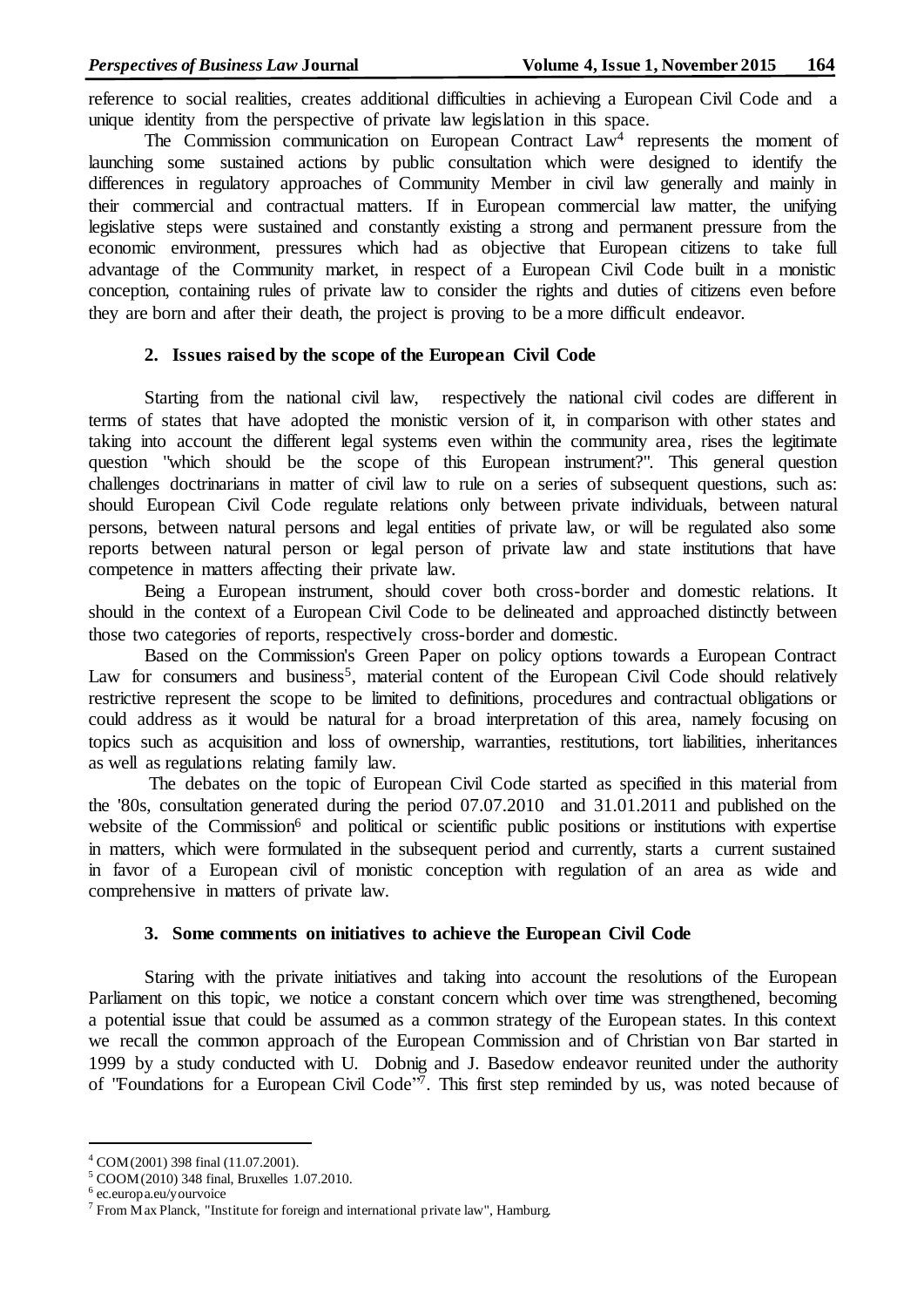the contradiction between the existence of the single market, of some Community policies and of legislation and conceptual normative deep differences.

Concerns on such project, we recall in the right of Volkmar Gessener in "Legalists in the Era of globalization" published in 2007 at Hart Publishing Oxford and of Andreea Pinna in "Drafting a Civil Code for Europe: aims and methods"<sup>8</sup>. Right from the start the two papers cited, reveals us the existence of different approaches, approaches whose difference is given by arguments relating to a possible legal uncertainty, of the possible tensions between institutions arising from national traditions and customs but also of the existence, as we mentioned herein, within the same community space of two legal cultural systems. The large number of international treaties to which EU states have joined with other countries in Community or extra-community, which emphasizes respect for legal national identity of legal culture and of legal tradition of each state, represents another topic of discussion in order to find a solutions that leads to achieve the European Civil Code<sup>9</sup>.

The study of the impact on the international legal system, of the European integration and harmonization of each national legal system with European regulations in order to consolidate the Community acquis, subject to extensive doctrinal studies that could be harnessed in building a Civil Code with European character, assumed by all Member States and to become a useful tool, transparent and uniformly applied.

### **4. Conclusions**

l

Declaration of Community law by the European Court of Justice, as superior to national standards made that the European legislative instruments to intersect and confuse the national legal system and even conflict with its rules. Romanian Constitution art. 20 para. 2 states that "if there are inconsistencies between the covenants and treaties on fundamental human rights, to which Romania is party, then the international regulations have priority". Topics such as sedes materiae that regulates private law matters , the relation between legal rules when the same issues and procedures are regulated by internal and international provisions, procedure for determining the content of a foreign law as well as issues arising from the temporal application of substantive law, the applicability of a report by private law with foreign elements in the situation in which the provisions in matter were amended successively, and verification in matter of the component of the professional or national authority and acceptance of effects the issued documents produce by foreign authorities in procedures prosecuted in national plan represents challenges that EU has responded so far with solutions that we find in the European Commission's regulations or regulations approved by the European Parliament. The multitude of European laws, nationally regulated and the obligations arising from international treaties and conventions to which a Community state has joined, obviously generates different interpretations and uneven applications in relation to custom, tradition, legal culture and legislative system evolution of each individual state.

Along with a series of visionary theorists, in justified approach of achieving a European civil code have joined law professionals representing the interface in relation to litigants, the European citizens, the one that present the main beneficiaries of european and national legislative approaches. In this context the collaboration and common concerns of lawyers, public notaries, judicial executors, judges, prosecutors and legal advisers at the level of the entire Community space for finding some common procedures and uniform interpretation in relation to European laws in private law matters, shows an endeavor with a remarkable useful purpose. We appreciate that exceeding egos and national legal culture, keeping the institutions and procedures that have proven their utility and efficiency through national application, the European Civil Code may become a legal instrument useful from the perspective of EU citizens and represents a test for the European

<sup>8</sup> Cosmin Stefan Burleanu, *Europenizarea*, vol I, nr. 4, 2010, Probation junior ISSN 2067-0524.

<sup>&</sup>lt;sup>9</sup> We regard treaties such as the Treaty of Amsterdam directly addressing specified matters, adding the obligation to respect "the organization and the law systems of States Parties."